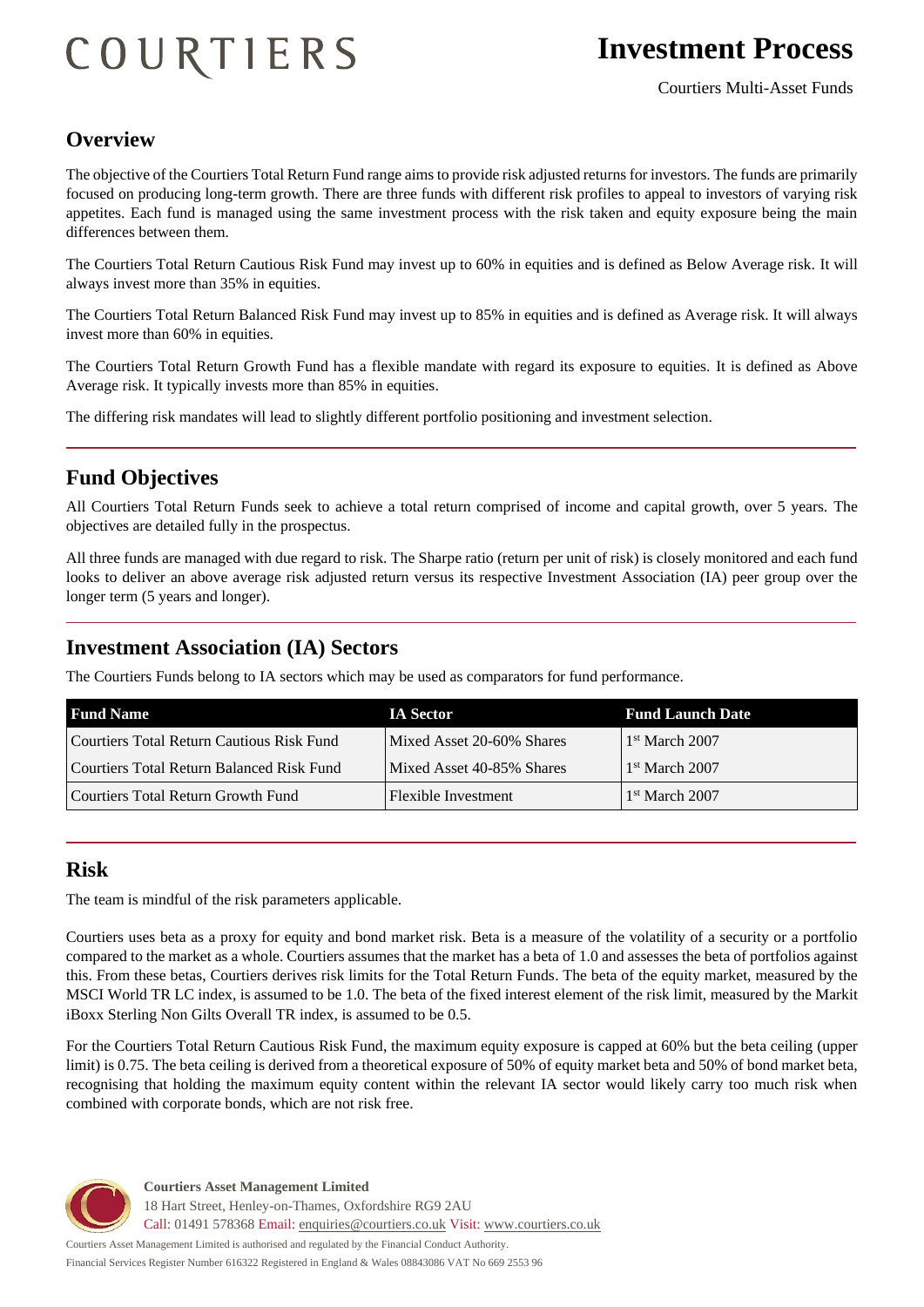The Courtiers Total Return Balanced Risk Fund beta limit assumes equity exposure of 85% and bond exposure of 15%, in line with the equity limits defined by the IA sector. The equity market beta is derived from developed world equities so in order to include higher beta equities (smaller companies, emerging market equities) the total equity exposure must be lowered below the maximum of 85%.

The beta limit for the Courtiers Total Return Growth Fund is established at 1.25. This is derived from historic monthly rolling standard deviations of equity market indices and assumes an above average risk investor will want to diversify away from holding only developed market equities. There is no upper limit for equity exposure noted in the prospectus, though the beta limit is always applicable.

Beta limits are set and the betas and equity levels of the Courtiers funds are monitored with reference to the absolute limits shown below:

| <b>Fund Name</b>                          | <b>Equity</b><br><b>Minimum</b> | <b>Equity</b><br><b>Maximum</b> | <b>Beta Limit</b> |
|-------------------------------------------|---------------------------------|---------------------------------|-------------------|
| Courtiers Total Return Cautious Risk Fund | 35%                             | 60%                             | 0.75              |
| Courtiers Total Return Balanced Risk Fund | 60%                             | 85%                             | 0.925             |
| Courtiers Total Return Growth Fund        | 85%                             | No limit                        | 1.25              |

The funds are managed with due regard to the risk parameters. Risk is calculated using standard deviations of returns over a minimum period of 36 months. Courtiers calculates the betas of the Total Return Funds using the standard deviation of the returns of the current holdings over 36 months divided by the 36-month standard deviation of the MSCI World TR LC index (representing the equity market). The standard deviation calculation considers the correlation of the returns of the assets held and ensures that the diversification of current holdings is taken into account.

A warning system is in place to ensure that each Courtiers Fund's risk remains below the risk limit appropriate to the fund. Where the risk level is exceeded this is immediately corrected. There is a warning system when the portfolio beta reaches within 5% of the limit and this requires a formal explanatory report to the Investment Risk and Oversight Committee. The warning system also flags when too little risk is taken, requiring another formal report.

There are no performance benchmarks but the appropriate IA peer group could be used as a comparison as it is indicative of peer group performance.

#### **Charges**

Multi-asset funds can be subject to higher charges than single asset class funds, as the fees of any underlying fund managers have to be included in addition to the fees of the multi-asset fund itself.

Fund performance is always quoted net of the ongoing charges. The latest charges are detailed on the Key Investor Information Document and on the most recent factsheet.

#### **Performance**

Returns to the most recent month end are available on the most recent factsheet.

## **Investment Team**

Gary Reynolds is the Chief Investment Officer and has co-manager responsibility for the Courtiers Total Return Funds. He has co-managed the funds since launch. He is responsible for the macro-economic views and analysis. He is a CFA charterholder.

James Timpson is Deputy Fund Manager and has co-manager responsibility for the Courtiers Total Return Funds. He was appointed co-manager in August 2021. He is a CFA charterholder and his duties include risk analysis and research.

The rest of the team comprises analysts who are CFA charterholders or candidates for CFA examinations, a product specialist and an administrator.

The team meets monthly to formally discuss the asset allocation within the funds. Informal meetings are held more often on an ad-hoc basis so the team can act swiftly, if necessary, as markets move.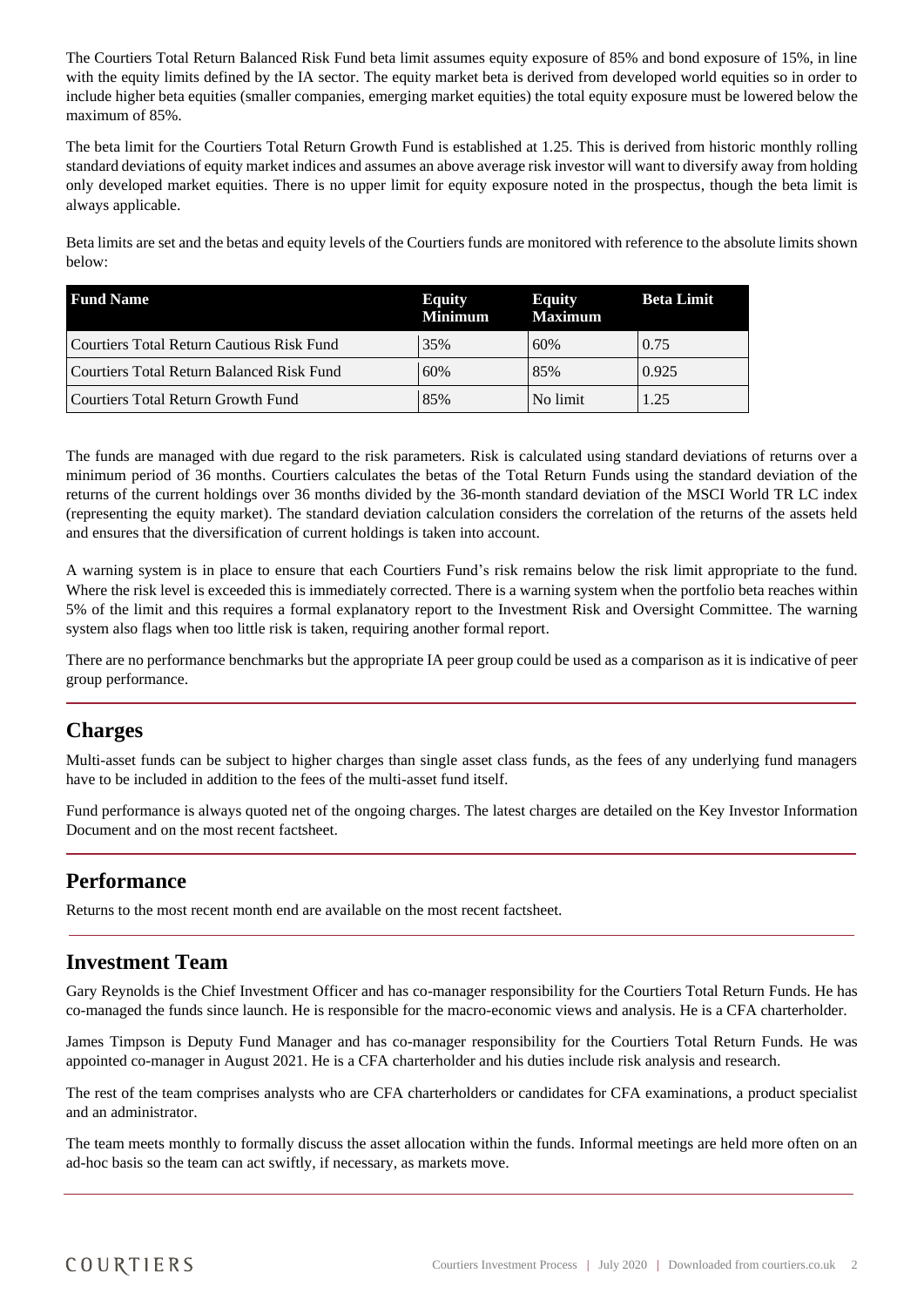## **The Fund Management Process**

The funds adopt a team-based approach to investment decision-making. All team members have analyst responsibilities.

The process is split into six different stages:



There is a value approach across the investment decision-making process. This starts with considering fundamental ratios across all major global markets to assist with core equity index allocation decisions. For direct equities, this means looking for companies meeting value criteria whereas for other collective funds, this might be more about discounts to net asset value or focusing in particular regions or sectors that are under-valued.

There are no targets or limits with respect to asset classes (other than the equity limits noted) or sectors or geographies. The fund is subject to the regulatory limits applicable.

The team uses its own internal quantitative analysis combined with external tools where appropriate.

All direct equities are selected using Courtiers' proprietary quantitative equity selection model (QESM) which screens the starting universe for companies with value characteristics such as robust earnings, strong cash flow and dividend yield. It also looks for quality factors including interest coverage, earnings volatility and profitability. An analyst screen then verifies the data and checks for factors such as recent news flow, corporate governance, financial strength, liquidity.

Qualitative screens are used for collectives and, where these are used, the team meet with management at least once per year. Third party managed assets are typically used when the team cannot access that particular market directly due to lack of access or size constraints. A good example would be infrastructure or real estate. The rationale for the selection of a third party investment is formally documented and reviewed.

Listed index derivatives are used both for accessing asset returns efficiently and hedging. Where market volatility is attractively low, options may be used for protection or for taking long positions in equity markets. Futures contracts are also used to easily implement long or short positions in global equity indices.